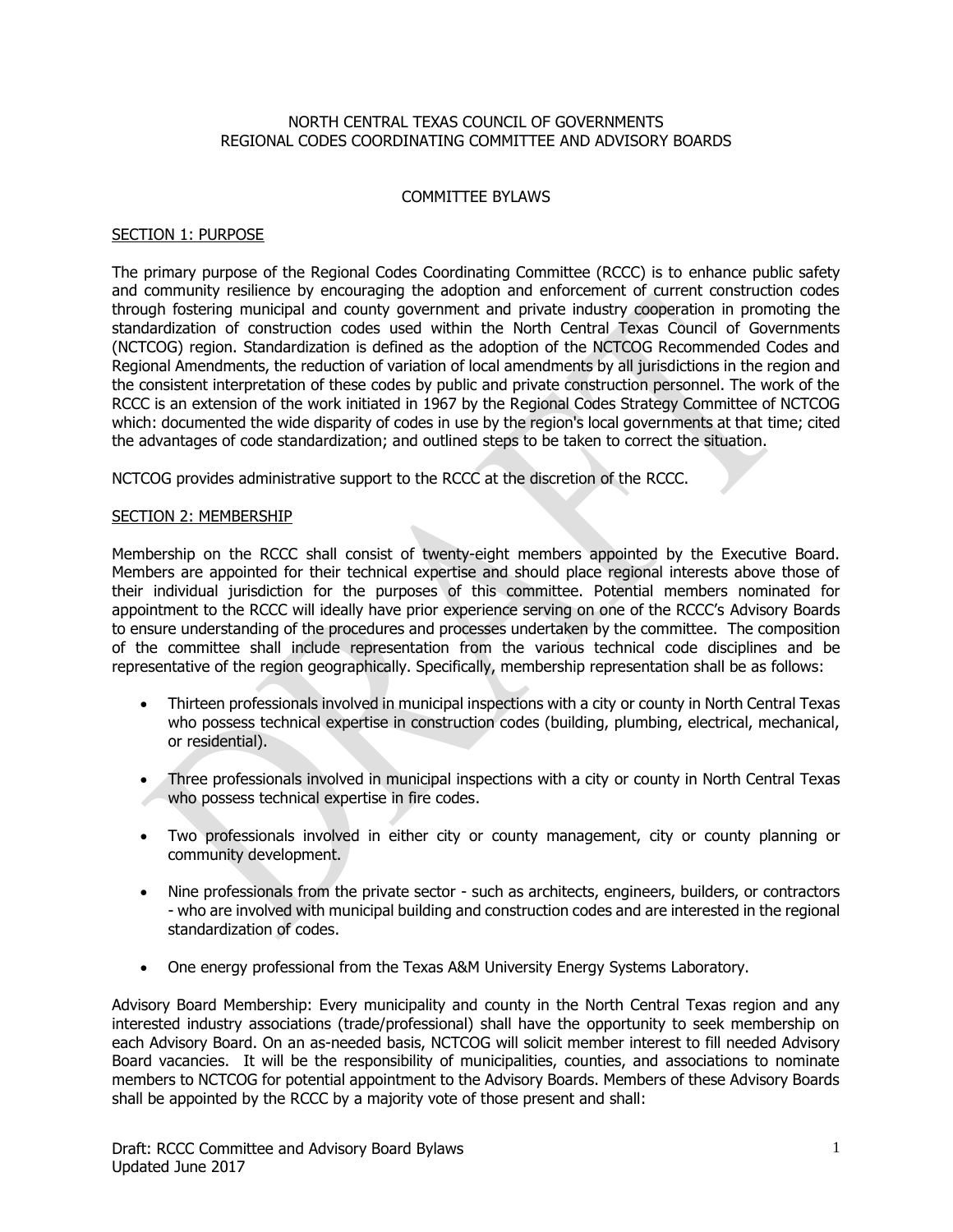- 1) be a representative of a public jurisdiction or a professional association; and,
- 2) have technical expertise in that board's area of interest; and,
- 3) be inclined to act in the interest of the region.

The overall number of Advisory Board members may change from time to time as approved by the RCCC, as long as at least two-thirds of advisory board members are from the public sector. Members shall be appointed in an effort to satisfy representation from municipalities of varying size and geographic location across the region.

The RCCC shall appoint the chairperson and vice chairperson of each Advisory Board. The chairperson of each Advisory Board shall be a public sector member of the RCCC.

### SECTION 3: TERMS OF OFFICE

Each October, members of the RCCC shall be appointed by the Executive Board to two year staggered terms with one-half of the members of the RCCC appointed each year. In order to be nominated for appointment to the RCCC, a nomination form must be submitted by potential new members. NCTCOG will notify current members of the RCCC whose terms are expiring and current advisory board members that the opportunity to serve on the RCCC is available. NCTCOG will collect the nomination forms and the RCCC will review and vote on which prospective members will be appointed or reappointed to the RCCC.

The RCCC shall vote to appoint one member as chairperson and another as vice-chairperson. There is no limit to the number of terms a member may serve.

#### SECTION 4: ATTENDANCE

After missing either three consecutive meetings or four meetings in the previous twelve months, the RCCC will vote on the removal of the member. Removal may be appealed to the RCCC for reason of extenuating circumstances. If the appeal process is not successful and a vacancy is declared, the vacancy will be filled in accordance with the procedures outlined in SECTION 2: MEMBERSHIP of this document.

Members may send alternates when necessary to avoid an absence being counted. The alternate will have the same voting rights as the member. It is the member's responsibility to sufficiently brief the alternate on the RCCC meeting agenda items.

Records of attendance will be maintained by NCTCOG and presented at each meeting as part of the RCCC summary notes.

# SECTION 5: MEETINGS

The RCCC shall meet approximately once every quarter for the purpose of transacting business.

The first meeting of every NCTCOG fiscal year (from October 1 – September 30) will be to recognize new and retiring members, examine progress, and set future goals.

Meetings are open, but because their primary purpose is the exchange of ideas between RCCC members, non-members who wish to speak at a meeting must notify NCTCOG or the chairperson prior to the meeting and submit to the chairperson' s wishes regarding the length of time they will be allowed to speak. Members are encouraged to seek a variety of opinions and evidence on matters of substantial controversy. Information should be presented in a concise methodical fashion (see Section 9: Policy for RCCC and Advisory Board Activities). Roberts Rules of Order shall be followed in making motions and conducting meetings.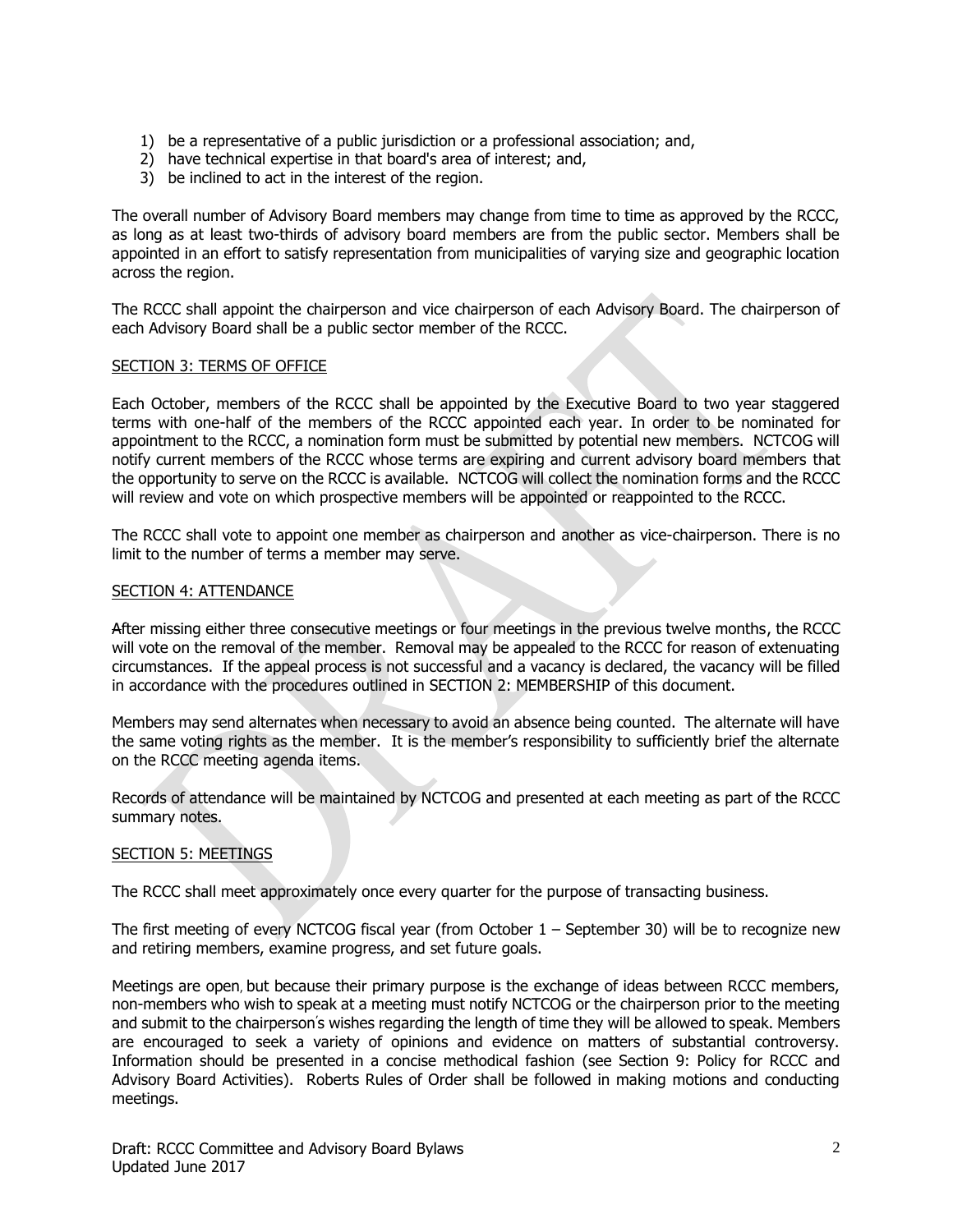### ADVISORY BOARD MEETING POLICY

Based upon current fiscal considerations, this section outlines the meeting policy for the Advisory Boards of the RCCC. This meeting policy is not intended to limit the work of the Advisory Boards. The goal is to encourage thorough code review and the preparation of recommendations prior to Advisory Board meetings. The additional preparation should allow for more productive and efficient Advisory Board meetings.

## 1) Number of Meetings

During NCTCOG's fiscal year (which runs from October through September), the Advisory Boards will have no more than twenty-five full-day NCTCOG-hosted meetings. This allows five meetings per Advisory Board. Since a code review cycle spans two fiscal years, each Advisory Board may have ten full-day meetings for the purpose of code review during a code review cycle. If additional meetings are necessary, Advisory Boards may hold off-site meetings. However, NCTCOG will not be responsible for preparing handouts or meeting summaries for off-site meetings.

Advisory Boards may share meeting days. For example, if the Fire Advisory Board meets in the morning and the Electrical Advisory Board meets in the afternoon, only one full-day meeting will be counted. Further, if the Fire Advisory Board only needs four meetings for the year, another Board may use the extra meeting. Task Force meetings do not count toward the twenty-five meeting limitation if they do not require NCTCOG attendance.

### 2) Meeting Attendance

Attendance at NCTCOG-hosted Advisory Board meetings will be recorded. After missing three consecutive meetings or four meetings in the previous twelve months, the advisory board will vote to determine whether or not the member shall be removed from the board. Removal may be appealed to the RCCC for reason of extenuating circumstances. If the appeal process is not successful and a vacancy is declared, the Advisory Board Chair, Advisory Board, or NCTCOG shall be asked to recommend a new representative for approval by the RCCC. Members may send alternates when necessary to avoid an absence being counted. The alternate will have the same voting rights as the member. It is the member's responsibility to sufficiently brief the alternate on the Advisory Board meeting agenda items. Records of attendance will be maintained by NCTCOG and provided at each meeting as part of the meeting summary notes.

#### 3) Recommendations to the RCCC

In order to forward recommendations to the RCCC, a quorum must be present. A quorum consists of a simple majority of the current roster membership of Advisory Board members.

Recommendations to the RCCC require a two-thirds vote of those members present. The Advisory Boards are primarily working subcommittees where full and frank discussions may occur; therefore, each member of the Advisory Board shall be given the opportunity to speak at length to the issues at hand. Meetings are open, but because their primary purpose is the exchange of ideas between Board members, non-members who wish to speak at them must notify the chairperson prior to the meeting and submit to the chairperson's wishes regarding the length of time they will be allowed to speak. Members are encouraged to seek a variety of opinions and evidence on matters of substantial controversy. Information should be presented in a concise methodical fashion.

Roberts Rules of Order shall be followed in making motions and conducting meetings.

#### SECTION 6: VOTING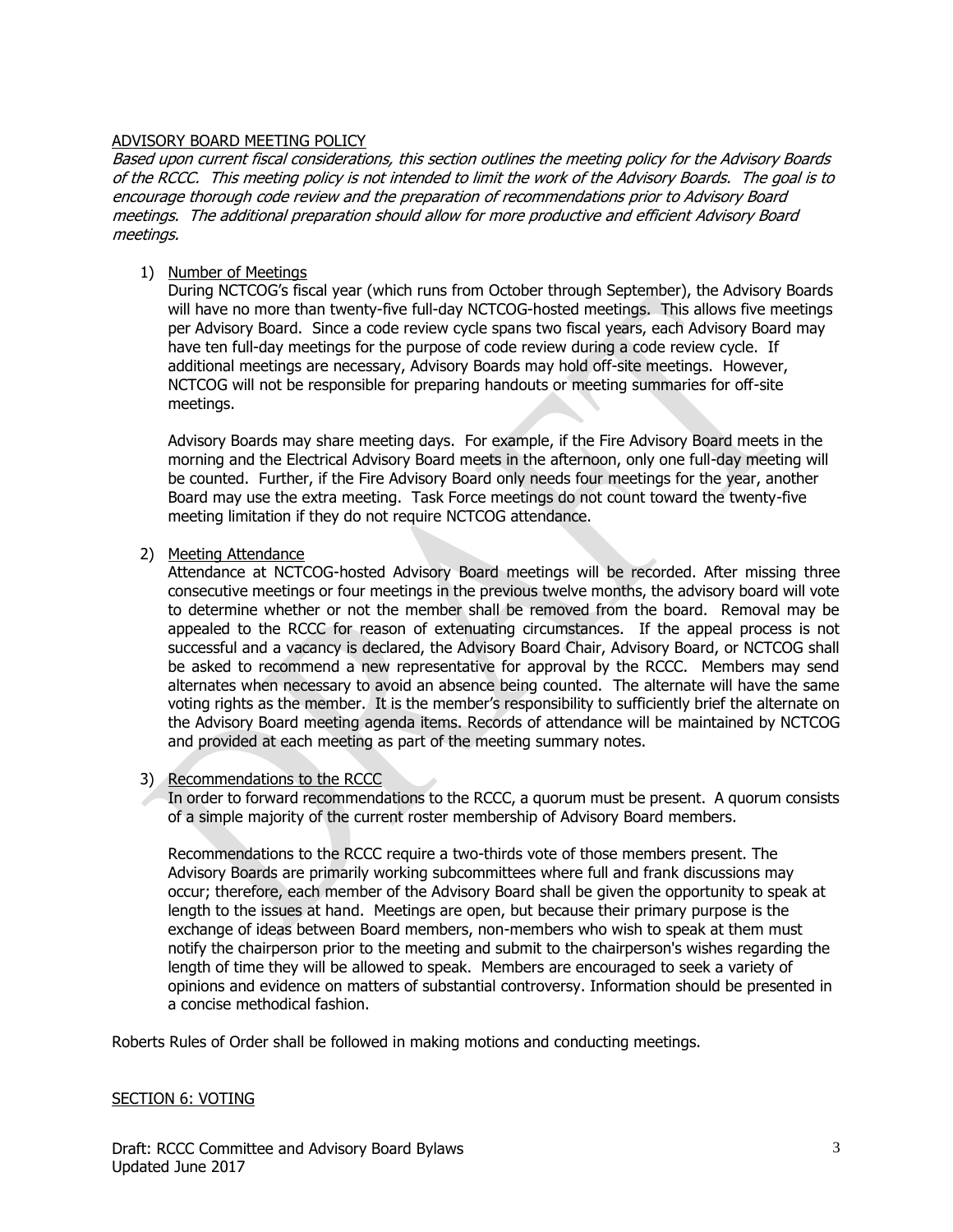A quorum and a positive vote of two-thirds of those members of the RCCC present is required to send a recommendation to the Executive Board and establish or abolish subcommittees or other special groups. This ensures the RCCC advice to the Executive Board represents a consensus of the RCCC and recognizes the stature of RCCC Advisory Boards or other subcommittees. All other actions require a quorum and only a majority vote of those members of the RCCC present.

A quorum consists of a simple majority of the current roster membership of RCCC.

### SECTION 7: ADVISORY BOARDS ESTABLISHED BY THE RCCC

The following Advisory Boards are hereby created:

- Building and Residential Advisory Board Provides support and technical advice to the RCCC on a wide range of building issues.
- Fire Advisory Board Provides support and technical advice to the RCCC on a wide range of fire issues.
- Plumbing and Mechanical Advisory Board Provides support and technical advice to the RCCC on a wide range of plumbing and mechanical issues.
- Electrical Advisory Board Provides support and technical advice to the RCCC on a wide range of electrical issues.
- Energy and Green Advisory Board Provides support and technical advice to the RCCC on a wide range of energy and green building issues.

Additional Advisory Boards/subcommittees may be created or any of the following Advisory Boards may be abolished by the RCCC following the voting procedures in SECTION 6: VOTING.

# SECTION 8: COMMITTEE BYLAWS

Changes to these bylaws can only be made by a vote of two-thirds of the RCCC's membership or by the NCTCOG Executive Board.

# SECTION 9: POLICY FOR RCCC AND ADVISORY BOARD CODE ACTIVITIES

This policy is established to define appropriate avenues for RCCC and Advisory Board code activities and to ensure that recommendations to the Executive Board represent a consensus of opinion among the region's public and private construction professionals.

The four sets of code activities in which the RCCC and Advisory Boards are involved include:

1) Model Codes Standardization

Code standardization will occur when all localities in the region adopt the NCTCOG recommended construction codes, local amendments are eliminated or replaced by NCTCOG Regional Amendments, and there is consistent interpretation of these codes by public and private construction personnel.

Toward this end, the RCCC and NCTCOG: 1) recommend construction codes from those developed by various national codes organizations for adoption by the region's local governments 2) provide periodic documentation of codes disparity between the region's cities 3) provide code classes and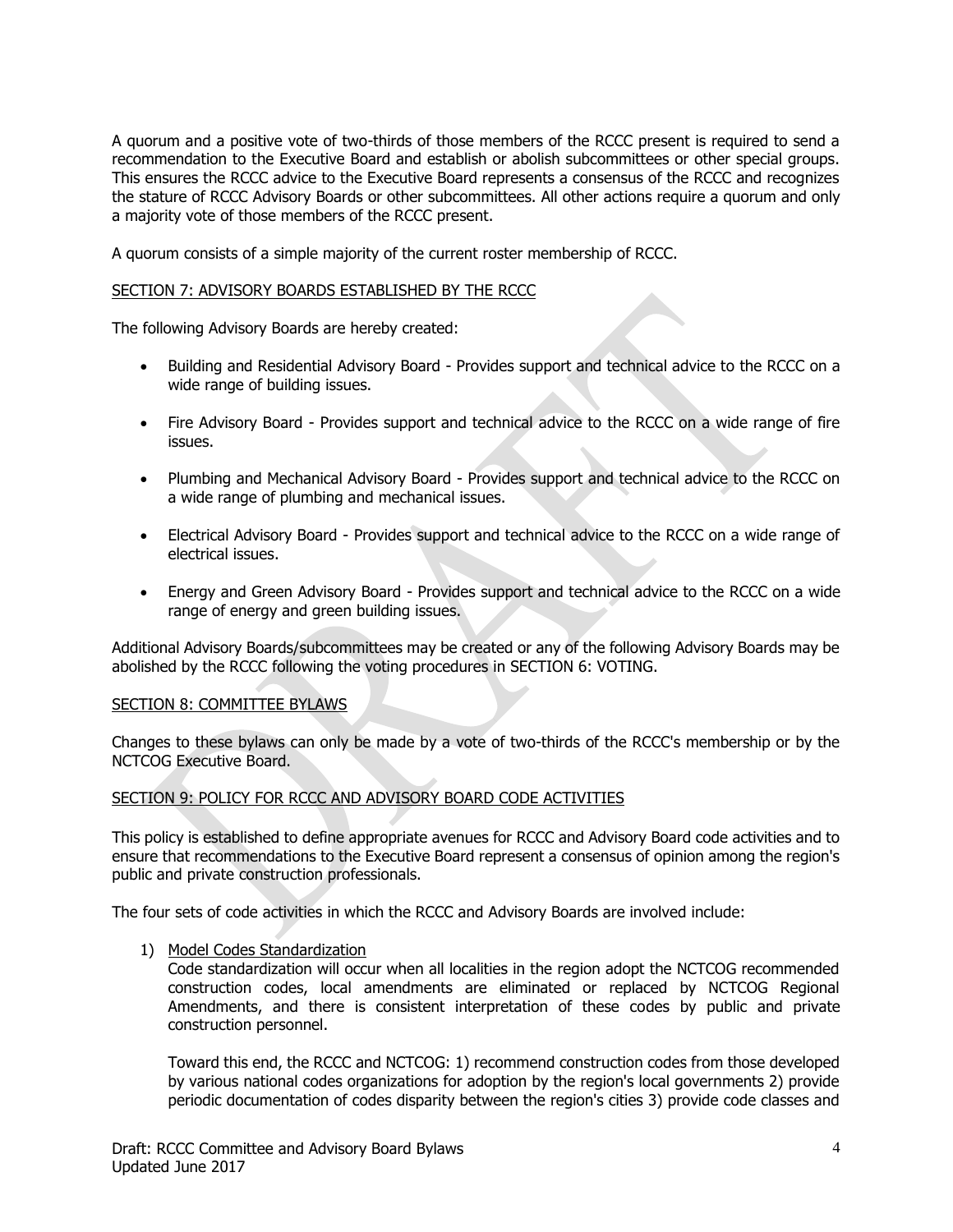informational seminars for public and private construction personnel and 4) provide information and technical assistance to localities which have expressed an interest in adopting the recommended codes and/or amendments.

- 2) Recommending Regional Amendments to the NCTCOG Executive Board and submitting Code Change Proposals to the code publisher
	- a. Regional Amendment Development and Code Change Process

A "Regional Amendment" is defined as a proposed regional change to a model code that is needed because of conditions unique to this region or because of deficiencies or errors in the code. Regional amendments recommended because of deficiencies or errors in the code should be submitted as code change proposals to the code publisher.

Each Advisory Board will have the option to carry out their activities utilizing the process outlined below:

- i. The process of developing amendments will be open and the public will be invited to submit proposals. The RCCC will forward proposals to the appropriate Advisory Board or Task Force(s).
- ii. Each Advisory Board will conduct approximately five day-long meetings at NCTCOG during NCTCOG's fiscal year to review all proposals and comments submitted by the Task Forces and the general public. To facilitate discussion and instant editing, NCTCOG staff will provide a laptop, projector, and screen. Attendees will be encouraged to bring their own hard copies of the applicable code books, recommendations, and comments. During these meetings, all amendments will be finalized.
- iii. If necessary, Advisory Boards may split into Task Forces to review specific sections of the applicable codes and to recommend amendments. Each Task Force will select one member to be responsible for setting the date, time, and location for the Task Force's meetings and for compiling recommendations, interpretations, and/or comments into one document.
- iv. Each Advisory Board will decide if its Task Forces should prepare meeting summaries. Task Force members will be responsible for meeting summaries, not NCTCOG. NCTCOG will take meeting notes and prepare meeting summaries for the Advisory Board meetings.
- v. Task Forces will submit recommendations to NCTCOG for publication on the codes web page. Advisory Board members and the general public will be encouraged to review the recommendations and submit comments to NCTCOG staff, by email or on electronic media.
- vi. Amendments will be forwarded to the RCCC and then to the Executive Board. After Executive Board approval, the finalized amendments will be advertised and posted on the codes website.
- vii. Each Advisory Board will review their recommended regional amendments for amendments that should be submitted as code change proposals to the code publisher. Code change proposals should consist of amendments that are not based on regional conditions or that have not already been submitted to the code publisher. Advisory Board members will be responsible for formatting code